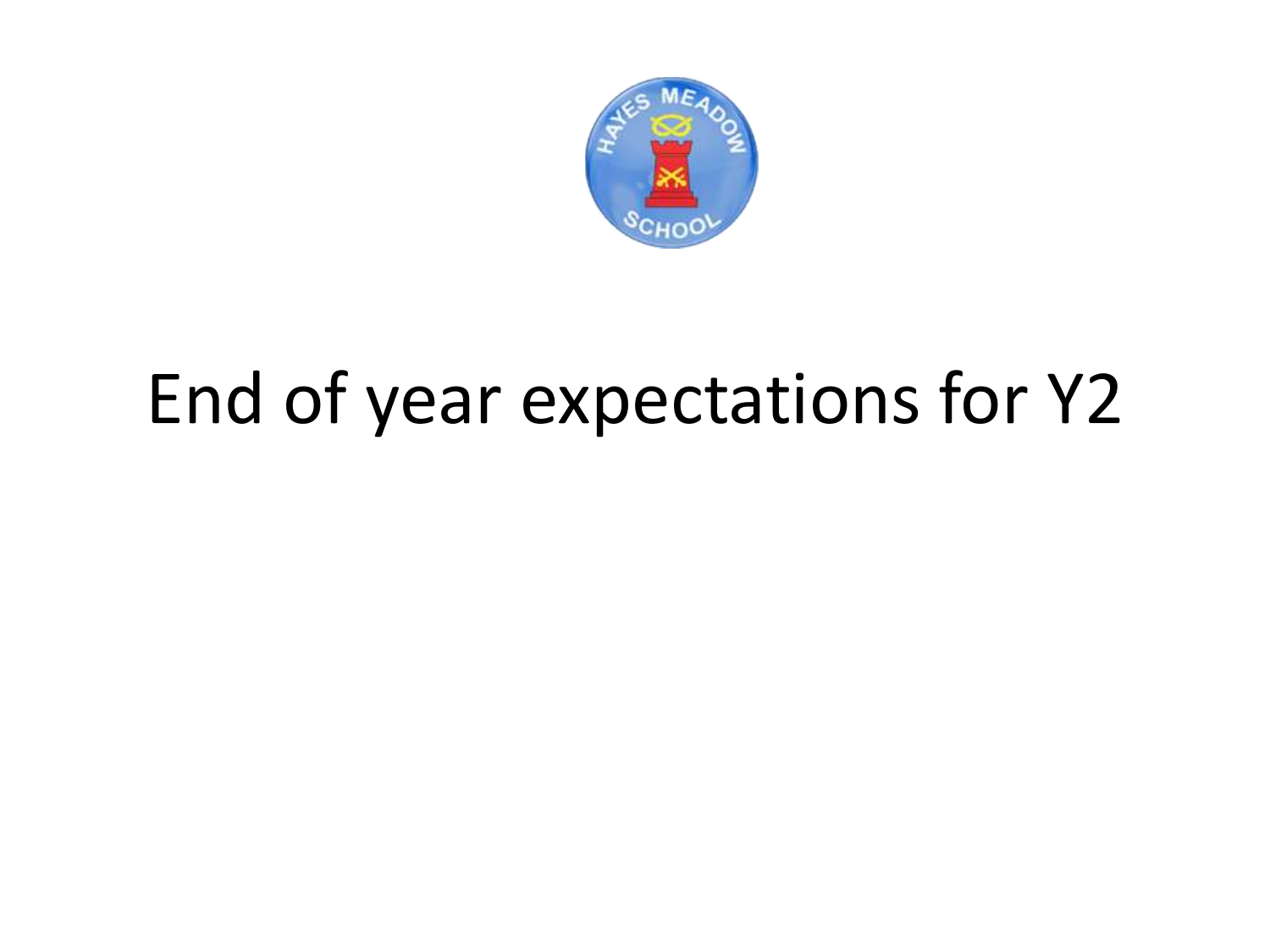

## **Writing end of year expectations**



| Composition<br><b>Transcription</b><br><b>Grammar and punctuation</b><br>• I can write narratives about personal<br>Spelling<br>Sentence structure<br>experiences and those of others, both real<br>and fictional.<br>I can use subordination and co-ordination.<br>I can segment spoken words into phonemes<br>$\bullet$<br>and record these as graphemes.<br>I can write for different purposes, including real<br>I can use expanded noun phrases.<br>$\bullet$<br>I can spell words with alternatives spellings,<br>events.<br>including a few common homophones.<br>I can say how the grammatical patterns in a<br>I can plan and discuss the content of writing<br>sentence indicate its function.<br>and record my ideas.<br>I can spell longer words using suffixes such as<br>'ment', 'ness', 'ful', 'less', 'ly'.<br>Text structure<br>I am able to orally rehearse structured<br>$\bullet$<br>I can use my knowledge of alternative<br>sentences or sequences of sentences.<br>I consistently use the present tense and past<br>phonemes to narrow down possibilities for<br>tense correctly.<br>I can evaluate my own writing independently,<br>accurate spelling.<br>$\bullet$<br>with friends and with an adult.<br>• I can identify phonemes in unfamiliar words<br>present and past tense.<br>and use syllables to divide words.<br>I can proof-read to check for errors in spelling,<br>$\bullet$<br>grammar and punctuation.<br>Punctuation<br>Handwriting<br>I use capital letters for names of people,<br>I can form lower-case letters of the correct size<br>places, day of the week and the personal<br>relative to one another.<br>pronoun 'l'.<br>I can begin to use some of the diagonal and<br>I correctly use question marks and<br>horizontal strokes needed to join letters.<br>exclamation marks, | A year 2 writer |  |                                                                                                   |  |
|----------------------------------------------------------------------------------------------------------------------------------------------------------------------------------------------------------------------------------------------------------------------------------------------------------------------------------------------------------------------------------------------------------------------------------------------------------------------------------------------------------------------------------------------------------------------------------------------------------------------------------------------------------------------------------------------------------------------------------------------------------------------------------------------------------------------------------------------------------------------------------------------------------------------------------------------------------------------------------------------------------------------------------------------------------------------------------------------------------------------------------------------------------------------------------------------------------------------------------------------------------------------------------------------------------------------------------------------------------------------------------------------------------------------------------------------------------------------------------------------------------------------------------------------------------------------------------------------------------------------------------------------------------------------------------------------------------------------------------------------------------------------------------------------------------------------------------|-----------------|--|---------------------------------------------------------------------------------------------------|--|
|                                                                                                                                                                                                                                                                                                                                                                                                                                                                                                                                                                                                                                                                                                                                                                                                                                                                                                                                                                                                                                                                                                                                                                                                                                                                                                                                                                                                                                                                                                                                                                                                                                                                                                                                                                                                                                  |                 |  |                                                                                                   |  |
| I show that I know which letters are best left<br>I can use commas to separate items in a list.<br>unjoined.<br>I can use apostrophes to show where letters<br>$\bullet$<br>I use capital letters and digits of the correct<br>size, orientation and relationship to one<br>nouns.<br>another and to lower case letters.<br>I use spacing between words that reflects the<br>size of the letters.                                                                                                                                                                                                                                                                                                                                                                                                                                                                                                                                                                                                                                                                                                                                                                                                                                                                                                                                                                                                                                                                                                                                                                                                                                                                                                                                                                                                                                |                 |  | I can use the progressive forms of verbs in the<br>are missing and to mark singular possession in |  |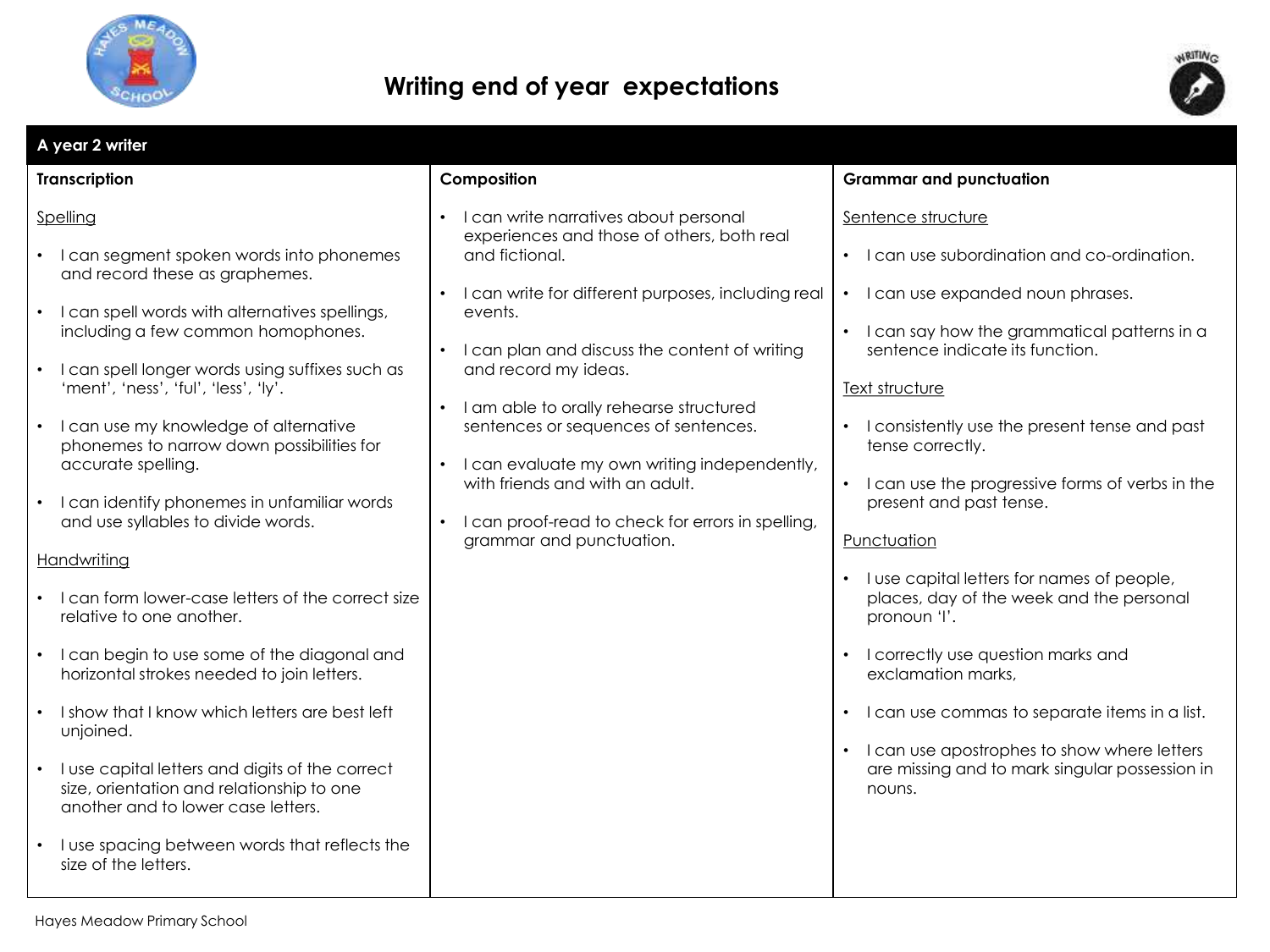

## **Reading end of year expectations**



| A year 2 reader                                                                                                          |                                                                                                                                                           |  |  |
|--------------------------------------------------------------------------------------------------------------------------|-----------------------------------------------------------------------------------------------------------------------------------------------------------|--|--|
| <b>Word reading</b>                                                                                                      | Comprehension                                                                                                                                             |  |  |
| I can decode automatically and fluently.                                                                                 | I can talk about and give an opinion on a range of texts.<br>$\bullet$                                                                                    |  |  |
| I can blend sounds in words that contain the graphemes we have<br>$\bullet$<br>learnt.                                   | I can discuss the sequence of events in books and how they relate<br>$\bullet$<br>to each other.                                                          |  |  |
| I can recognise and read alternative sounds for graphemes.                                                               | I use prior knowledge, including context and vocabulary, to<br>$\bullet$<br>understand texts.                                                             |  |  |
| I can read accurately words of two or more syllables that contain<br>$\bullet$<br>the same GPCs.                         | I can retell stories, including fairy stories and traditional tales.<br>$\bullet$                                                                         |  |  |
| I can read words with common suffixes.<br>$\bullet$                                                                      | I can read for meaning and check that the text makes sense. I go<br>$\bullet$<br>back and re-read when it does not makes sense.                           |  |  |
| I can read common exception words.<br>$\bullet$                                                                          |                                                                                                                                                           |  |  |
| I can read and comment on unusual correspondence between<br>grapheme and phoneme.                                        | I can find recurring language in stories and poems.<br>$\bullet$<br>I can talk about my favourite words and phrases in stories and<br>$\bullet$<br>poems. |  |  |
| I read most words quickly and accurately when I have read them<br>$\bullet$<br>before without sounding out and blending. | I can recite some poems by heart, with appropriate intonation.<br>$\bullet$                                                                               |  |  |
| I can read most suitable books accurately, showing fluency and<br>$\bullet$<br>confidence.                               | I can answer and ask questions.<br>$\bullet$                                                                                                              |  |  |
|                                                                                                                          | I can make predictions based on what I have read.<br>$\bullet$                                                                                            |  |  |
|                                                                                                                          | I can draw (simple) inferences from illustrations, events, characters'<br>actions and speech.                                                             |  |  |
|                                                                                                                          |                                                                                                                                                           |  |  |